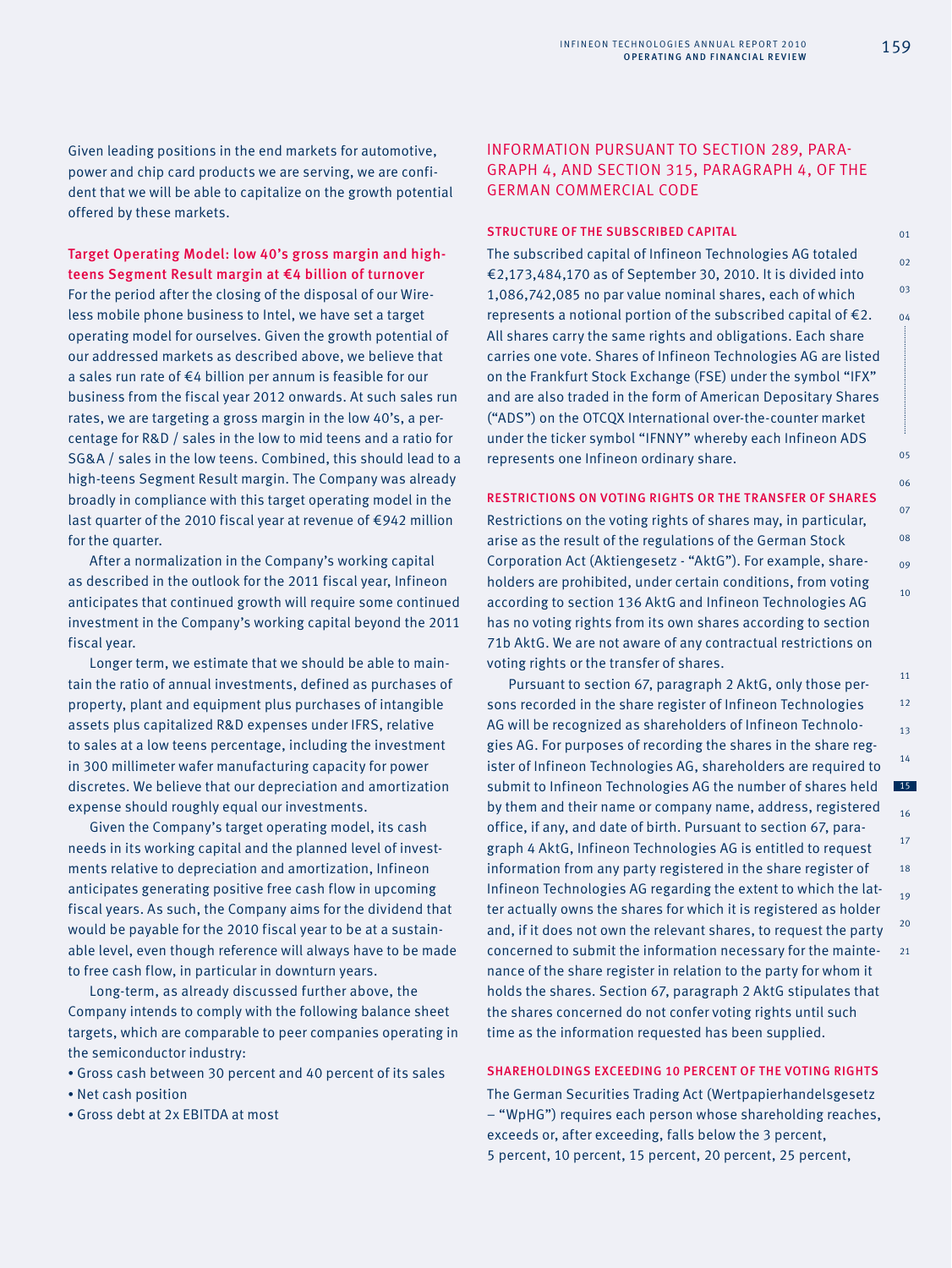30 percent, 50 percent or 75 percent voting rights thresholds of a listed corporation to notify such corporation and the German Federal Financial Supervisory Authority (Bundesanstalt für Finanzdienstleistungsaufsicht - "BaFin") immediately. As of September 30, 2010, we have not been notified of any direct or indirect shareholdings reaching or exceeding 10 percent of the voting rights. The shareholdings notified to us are described as information pursuant to Section 160 Section 1 No. 8 AktG in our consolidated financial statements.

# SHARES WITH SPECIAL CONTROL RIGHTS

Shares that confer special control rights have not been issued.

# SYSTEM OF CONTROL OF EMPLOYEE SHARE SCHEMES WHEN CON-TROL RIGHTS ARE NOT EXERCISED DIRECTLY BY THE EMPLOYEES

05  $06$ 07  $08$ Employees who hold shares in Infineon Technologies AG exercise their control rights directly in accordance with applicable laws and the Articles of Association, just as other shareholders do.

#### $09$ RULES GOVERNING THE APPOINTMENT AND REPLACEMENT OF MEMBERS OF THE MANAGEMENT BOARD

10 11 12 13 14 15 16 17 18 19 Section 5, paragraph 1, of the Articles of Association stipulates that the Management Board of Infineon Technologies AG shall consist of at least two members. Currently, the Management Board of Infineon Technologies AG consists of three members. Pursuant to section 5, paragraph 1, of the Articles of Association and section 84, paragraph 1, AktG, the Supervisory Board shall decide on the exact number of members as well as on the appointment and dismissal of the members of the Management Board. As Infineon Technologies AG falls within the scope of the German Co-Determination Act (Mitbestimmungsgesetz – "MitbestG"), the appointment or dismissal of members of the Management Board requires a two-thirds majority of the votes of the members of the Supervisory Board (section 31, paragraph 2, MitbestG). If such majority is not achieved on the first ballot, the appointment may be

- $20$ approved upon a recommendation of the mediation committee on a second ballot by a simple majority of the votes of the
- 21 members of the Supervisory Board (section 31, paragraph 3, MitbestG). If the required majority is still not achieved, a third ballot is held, in which the chairman of the Supervisory Board has two votes (section 31, paragraph 4, MitbestG). If the Management Board does not have the required number of members, in urgent cases, the local court (Amtsgericht) of Munich shall make the necessary appointment upon petition of a party concerned pursuant to section 85, paragraph 1, AktG.

Pursuant to section 84, paragraph 1, sentence 1 AktG, members of the Management Board may be appointed for a maximum term of five years. They may be re-appointed or have their terms extended for one or more terms of up to a

maximum of five years each. Section 5, paragraph 1, of the Articles of Association, and section 84, paragraph 2, AktG stipulate that the Supervisory Board may appoint a chairman and a deputy chairman of the Management Board. The Supervisory Board may revoke the appointment of a member of the Management Board and the chairman of the Management Board for good cause (section 84, paragraph 1, AktG).

# RULES GOVERNING THE AMENDMENT OF THE ARTICLES OF ASSOCIATION

Pursuant to section 179, paragraph 1, AktG, any amendment of the Articles of Association requires a resolution of the General Shareholders' Meeting. However, Section 10, paragraph 4, of the Articles of Association gives the Supervisory Board the authority to amend the Articles of Association insofar as such amendments merely relate to the wording, such as changes of the share capital resulting from a capital increase of authorized or conditional capital. Unless the Articles of Association provide for another majority, section 179, paragraph 2, AktG stipulates that resolutions of the General Shareholders' Meeting on the amendment of the Articles of Association shall require a three-quarters majority of the share capital represented. Section 17, paragraph 1, of the Articles of Association of Infineon Technologies AG provides that, as a principle, resolutions shall be passed with a simple majority of the votes cast and, when a capital majority is necessary, with a simple majority of the represented share capital, unless a higher majority is required by law or by the Articles of Association.

# POWERS OF THE MANAGEMENT BOARD Authorized Capital

### Authorized Capital 2010/I

Section 4(8) of the Articles of Association provides that the Management Board is authorized, with the approval of the Supervisory Board, to increase the share capital in the period until February 10, 2015 once or in partial amounts by a total of up to €648,000,000.00 by issuing new no par value registered shares, carrying a dividend right as of the beginning of the fiscal year in which they are issued, against contributions in cash or in kind (Authorized Capital 2010/I). Shareholders have subscription rights in principle in the event of capital increases against contributions in cash. However the Management Board is authorized, with the approval of the Supervisory Board, to exclude the subscription rights of the shareholders

- a) in order to exclude fractional amounts from the subscription right,
- b) insofar as such action is necessary in order to grant holders of option or conversion rights from bonds with warrants and convertible bonds that have already been or will in future be issued by the Company or its subordinated group companies subscription rights to new shares in the extent to which they would be entitled after exercise of the option or conversion rights or after fulfillment of any conversion obligations,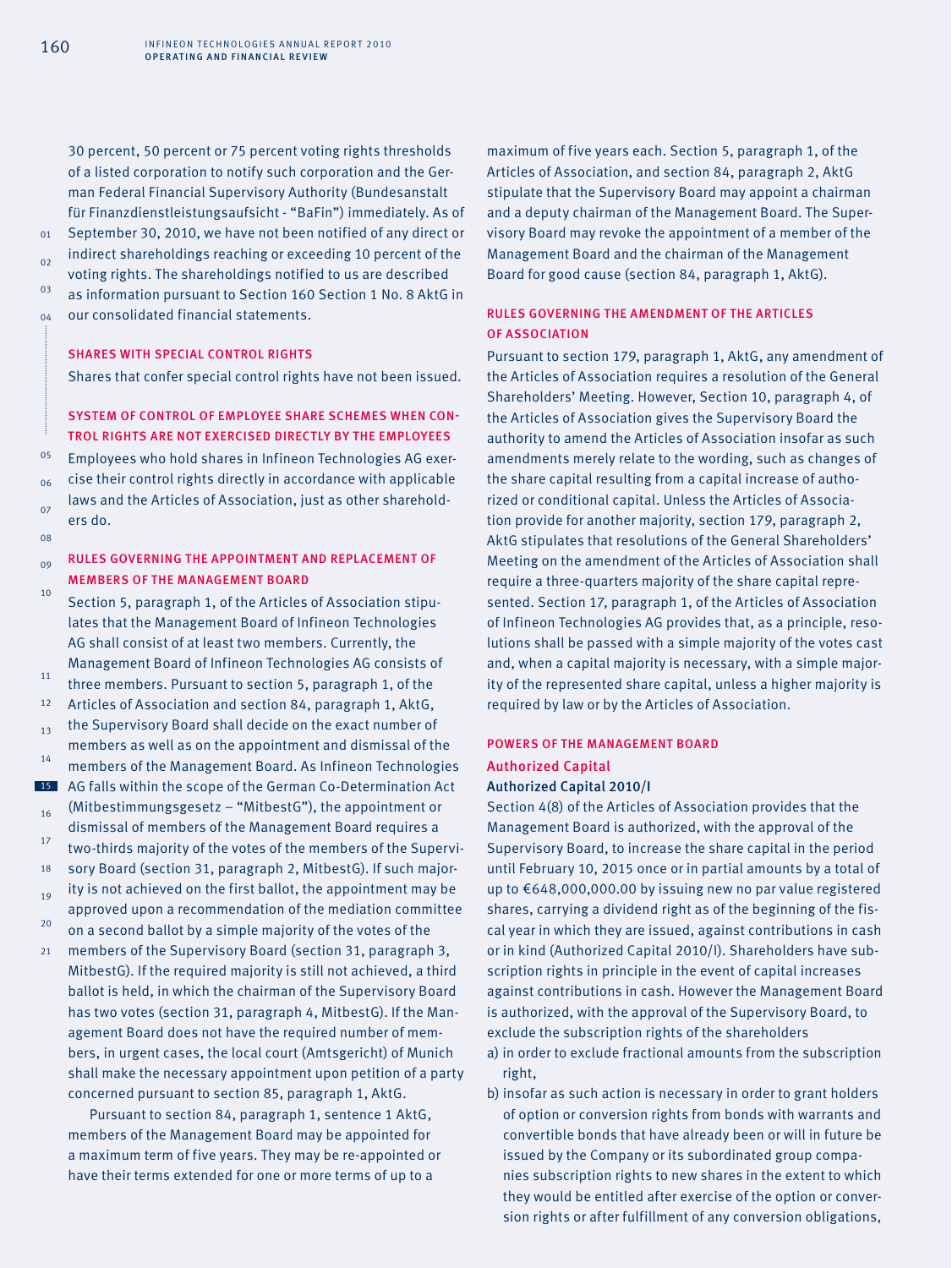c) if the issue price of the new shares is not substantially lower than the stock exchange price and the shares issued with the subscription rights of the shareholders excluded pursuant to Section 186 (3) sentence 4 of the German Stock Corporation Act (Aktiengesetz) in aggregate do not exceed 10 percent of the share capital either at the time of this authorization becoming effective or at the time of its exercise.

The Management Board is additionally authorized, with the approval of the Supervisory Board, to exclude the subscription rights of the shareholders in relation to capital increases against contributions in kind. However, in order to protect the shareholders against the dilution of their holdings, the Management Board of Infineon Technologies AG has undertaken to make use of this authorization to exclude the subscription rights of the shareholders in the case of capital increases against contributions in cash or in kind, only up to an amount equivalent to 10 percent of the equity capital at the time the authority comes into force or as the case may be – if this value should be lower – the equity capital existing at the time the authority is exercised. A capital increase with subscription rights excluded through the exercise of the Authorized Capital 2010/I is thus currently limited to a maximum of €217,348,417, equivalent to 108,674,208 no par value shares.

The Management Board is furthermore authorized, with the approval of the Supervisory Board, to determine the further content of the rights attached to the shares and the terms of the share issue.

### Authorized Capital 2010/II

Section 4(9) of the Articles of Association provides that the Management Board is authorized, with the approval of the Supervisory Board, to increase the share capital in the period until February 10, 2015 once or in partial amounts by a total of up to €40,000,000.00 by issuing new no par value registered shares against contributions in cash for the purpose of issue to employees of the Company or its group companies (Authorized Capital 2010/II). The subscription rights of the shareholders are excluded in relation to these shares. The Management Board determines the further content of the rights attached to the shares and the terms of the share issue with the approval of the Supervisory Board.

# Conditional Capital

### Conditional Capital I

Section 4(4) of the Articles of Association provides that the share capital of Infineon Technologies AG is conditionally increased by an amount not to exceed €34,635,548 (Conditional Capital I, registered in the Commercial Register as "Conditional Capital 1999/I"). The conditional capital increase will be effected by issuing up to 17,317,774 new registered no par value shares carrying full dividend rights as of the beginning

of the fiscal year in which they are issued, although only to the extent that the holders of subscription rights granted under the "Infineon Technologies AG 2001 International Long Term Incentive Plan" on the basis of the authorization granted on April 6, 2001 choose to exercise their subscription rights.

### Conditional Capital III

Section 4(5) of the Articles of Association provides that the share capital is conditionally increased by up to €29,000,000 (Conditional Capital III, registered in the Commercial Register as "Conditional Capital 2001/I"). The conditional capital increase will be effected by issuing of up to 14,500,000 new registered no par value shares carrying full dividend rights as of the beginning of the fiscal year in which they are issued, although only to the extent that the holders of subscription rights granted under the "Infineon Technologies AG 2001 International Long Term Incentive Plan" on the basis of the authorization issued on April 6, 2001, or the holders of subscription rights granted under the "Infineon Technologies AG Share Option Plan 2006" on the basis of the authorization issued on February 16, 2006, choose to exercise their subscription rights.

# Conditional Capital 2002

11 12 13 14 15 16 17 18 19  $20$  $21$ Section 4(6) of the Articles of Association provides that the share capital is conditionally increased by up to €134,000,000 by issuing up to 67,000,000 new no par value registered shares carrying full dividend rights as of the beginning of the fiscal year in which they are issued (Conditional Capital 2002, registered in the Commercial Register as "Conditional Capital 2007/II"). The conditional capital increase serves the purpose of granting shares to the holders of the convertible bond issued in May 2009 by Infineon Technologies Holding B.V., Rotterdam, the Netherlands, which is guaranteed by Infineon Technologies AG. The conditional capital increase is effected only insofar as conversion rights from the convertible bond are exercised or any conversion obligations under these notes are fulfilled. The Management Board is authorized to determine the further details of implementation of the conditional capital increase.

#### Conditional Capital 2009/I

Section 4(7) of the Articles of Association provides that the share capital is conditionally increased by up to €149,900,000 by issuing up to 74,950,000 new no par value registered shares carrying full dividend rights as of the beginning of the fiscal year in which they are issued (Conditional Capital 2009/I). The conditional capital increase serves the purpose of granting shares to the holders of the convertible bond issued in May 2009 by Infineon Technologies Holding B.V.,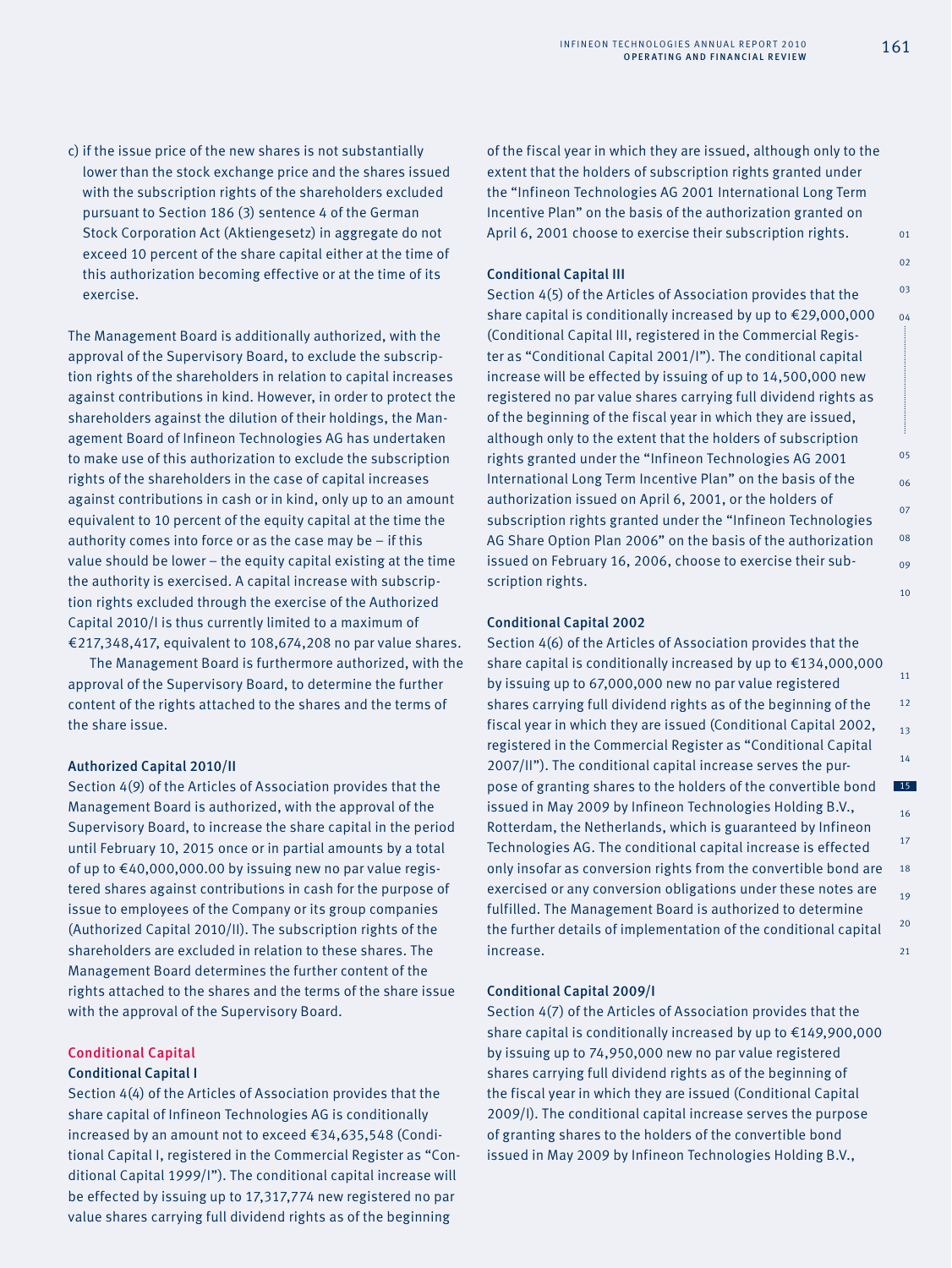$01$  $0<sub>2</sub>$ 

08

Rotterdam, the Netherlands, which is guaranteed by Infineon Technologies AG. The conditional capital increase is effected only insofar as conversion rights from the convertible bond are exercised or any conversion obligations under these notes are fulfilled.

#### Conditional Capital 2010/I

03 04 05 06 07 Section 4(10) of the Articles of Association provides that the share capital of the Company is conditionally increased by up to a nominal amount of €24,000,000.00 by issuing up to 12,000,000 new no par value registered shares (Conditional Capital 2010/I). The conditional increase in capital is effected only insofar as the holders of subscription rights issued in the period to September 30, 2013 under the "Infineon Technologies AG Stock Option Plan 2010" choose to exercise their subscription rights to Company shares and the Company does not provide a cash settlement or own shares to satisfy these subscription rights. The new shares have dividend rights from the start of the fiscal year of their issue.

#### $09$ Conditional Capital 2010/II

- $10<sup>10</sup>$ 11 12 13 14 15 16 17 18 19  $20$  $21$ Section 4(11) of the Articles of Association provides that the share capital is conditionally increased by up to €260,000,000.00 by issuing up to 130,000,000 new no par value registered shares carrying a dividend right as of the beginning of the fiscal year in which they are issued (Conditional Capital 2010/II). The conditional capital increase serves the purpose of granting shares to the holders or creditors of bonds with warrants and/or convertible bonds issued by the Company or a subordinated group company against payment in cash on the basis of the authorization of the General Shareholders' Meeting of February 11, 2010. The conditional capital increase is to be effected only insofar as option and/or conversion rights under the bonds are exercised or any conversion obligations under the bonds are fulfilled and insofar as no cash settlement is granted and no own shares are used for servicing. The Management Board is authorized to determine the further details of implementation of the conditional capital increase. Further details of the various stock option plans are
	- described in the Notes to the Consolidated Financial Statements under No. 32 Share-based Compensation. Further details of the convertible bonds issued or guaranteed by Infineon Technologies AG are described in the Notes to the Consolidated Financial Statements under No. 27 Debt.

# AUTHORIZATION TO ISSUE BONDS WITH WARRANTS AND/OR CONVERTIBLE BONDS

By resolution of the General Shareholders' Meeting on February 11, 2010, the Management Board is authorized, in the period until February 10, 2015, once or in partial amounts,

to issue bonds with warrants and/or convertible bonds in an aggregate nominal amount of up to €2,000,000,000.00 ("bonds") and to guarantee such bonds issued by subordinated group companies of the Company and to grant the holders of bonds option or conversion rights to in aggregate up to 130,000,000 no par value Company registered shares, representing a notional portion of the share capital of up to €260,000,000.00, in accordance with the relevant terms of the bonds.

The Management Board is authorized, with the approval of the Supervisory Board, to exclude the subscription rights of the shareholders to the bonds,

- if the issue price is not substantially lower than the theoretical market value of the bonds, as determined in accordance with accepted methods of financial mathematics; however this only applies insofar as the shares to be issued to service the option and/or conversion rights established on this basis in aggregate do not exceed 10 percent of the share capital either at the time of this authorization becoming effective or at the time of its exercise.
- in order to exclude fractional amounts resulting from a given subscription ratio from the subscription rights of the shareholders to the bonds or insofar as such action is necessary in order to grant holders of option or conversion rights from bonds with warrants and convertible bonds that have already been or will in future be issued by the Company or its subordinated group companies subscription rights to that extent to which they would be entitled after exercise of their rights or after fulfillment of any conversion obligations.

Even if the dilution protection regulations are applied, the option or conversion price must equal at least 90 percent of the average stock exchange price of the Company's shares in the XETRA closing auction on the Frankfurt Stock Exchange (or a comparable successor system) during the ten stock exchange days prior to the date of adoption of the resolution by the Management Board to issue the bonds, or insofar as shareholders have subscription rights for the bonds, during the days on which subscription rights for the bonds are traded on the Frankfurt Stock Exchange, but excluding the last two stock exchange trading days for such subscription rights. Without prejudice to Section 9 (1) of the German Stock Corporation Act (Aktiengesetz), the option or conversion price may be reduced pursuant to a dilution protection clause in accordance with the terms of the bonds if the Company increases its share capital before the end of the option or conversion period, honoring the subscription rights of the shareholders, or issues or guarantees further bonds and the holders of option rights or the creditors of convertible bonds are not granted subscription rights in this relation. The terms may also provide for a value-preserving adjustment of the